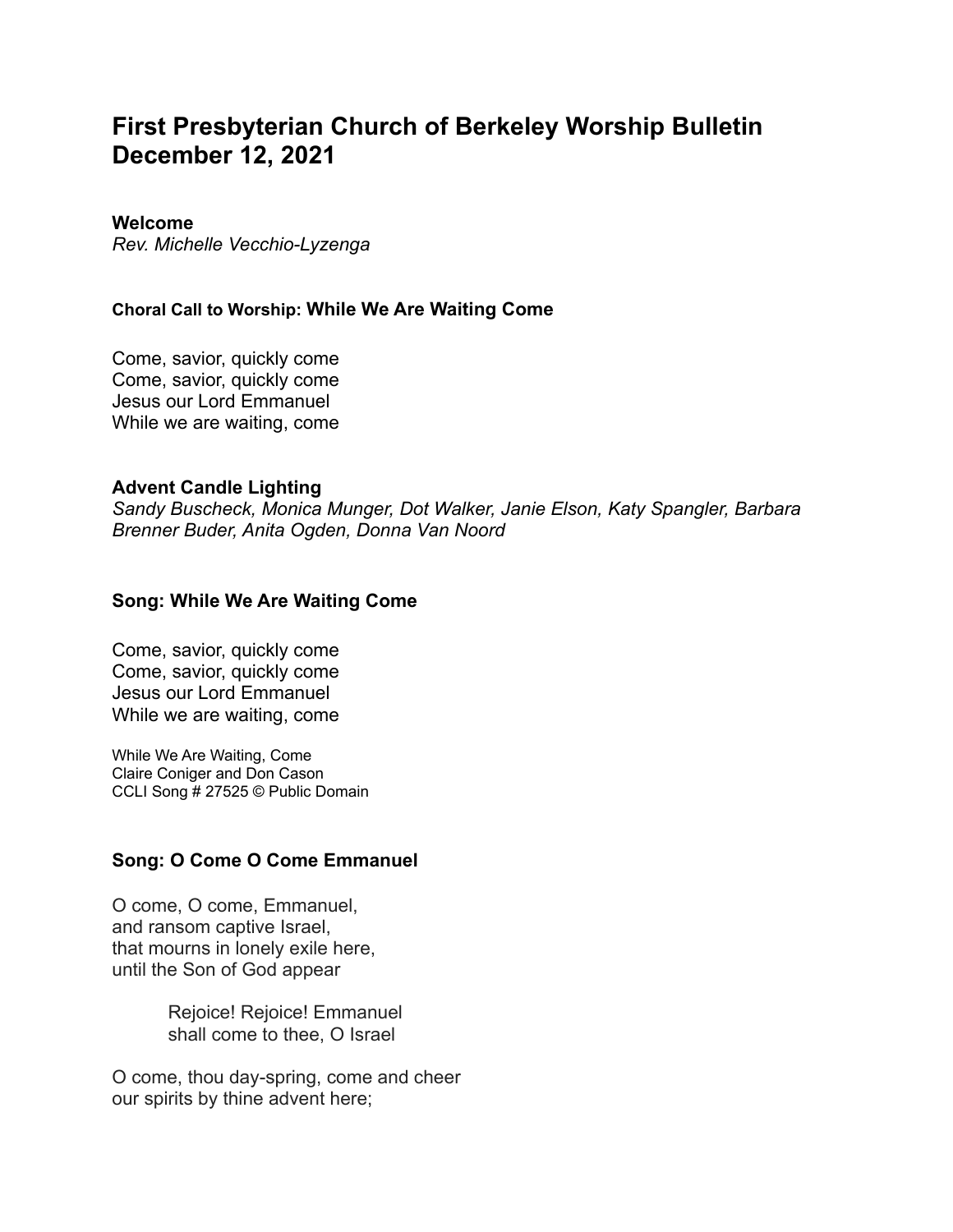And drive away the shades of night And pierce the clouds and bring us light

O come, desire of nations, bind all peoples in one heart and mind; bid envy, strife, and quarrels cease; fill all the world with heaven's peace

O Come, O Come, Emmanuel John Mason Neale, Thomas Helmore CCLI Song # 31982 © Public Domain

#### **Prayer of Confession**

*Rev. Tom Elson*

Forgive us God, when we live our lives within the lines, when we say this is the shape of our work this is the boundary of our habitation these are the limits to our love these are the lines of our vision these, and none other.

Draw us beyond our patterns into yours: shifting, moving curving, spiraling, many-colored, ever-changing, stretching, pushing, challenging, renaming, unsettling, disturbing, casting forth, and welcoming home.

## **Assurance of Pardon**

One: Friends, believe the good news. **All: In Jesus Christ we are forgiven and are being made whole. Amen.**

#### **Passing of the Peace**

One: The peace of Christ be with you. **All: And also with you.**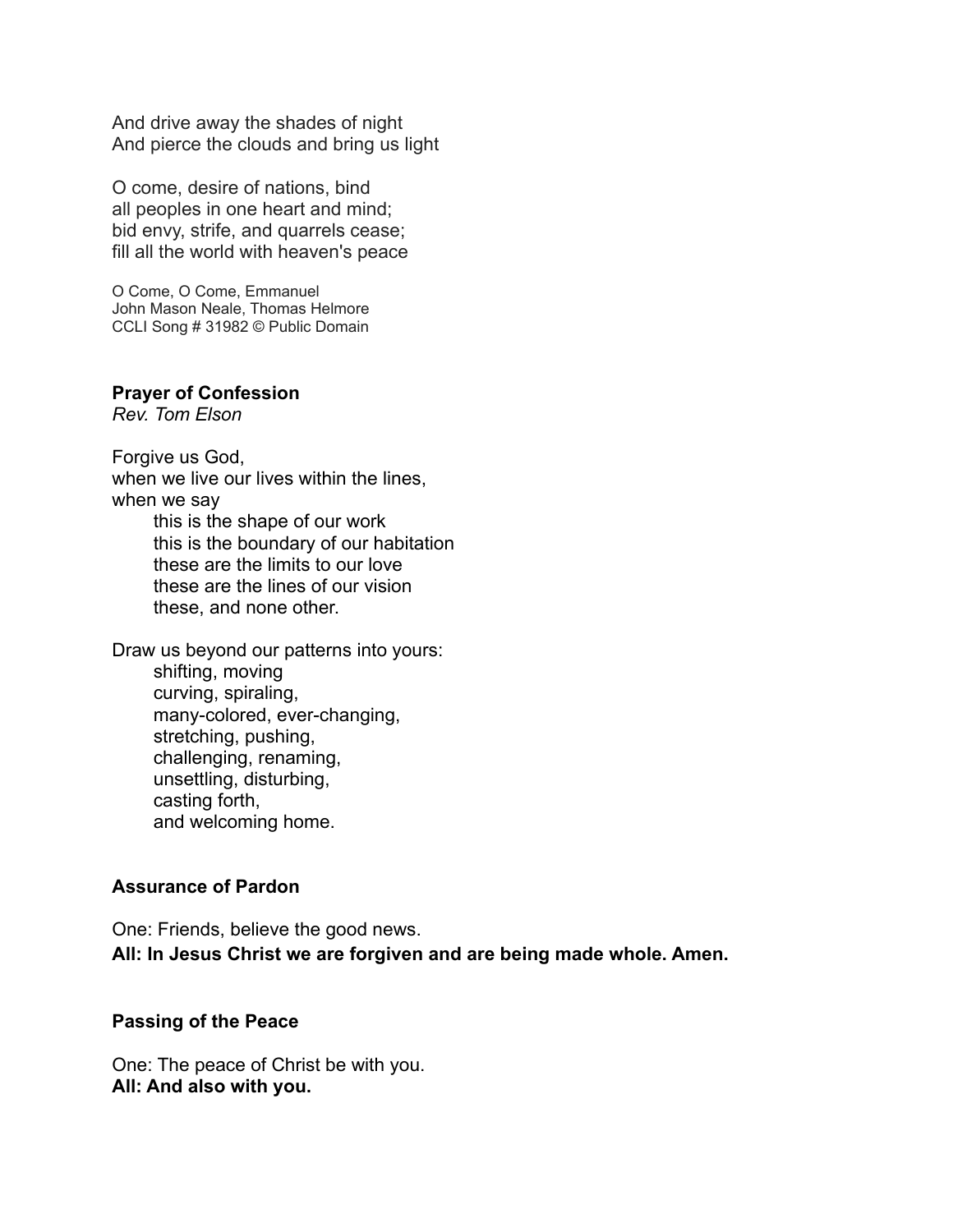# **Scripture: Luke 3:1-18**

# One:

In the fifteenth year of the reign of Emperor Tiberius, when Pontius Pilate was governor of Judea, and Herod was ruler of Galilee, and his brother Philip ruler of the region of Ituraea and Trachonitis, and Lysanias ruler of Abilene, during the high-priesthood of Annas and Caiaphas, the word of God came to John son of Zechariah in the wilderness. He went into all the region around the Jordan, proclaiming a baptism of repentance for the forgiveness of sins, as it is written in the book of the words of the prophet Isaiah,

## **All:**

**'The voice of one crying out in the wilderness: "Prepare the way of the Lord, make his paths straight. Every valley shall be filled, and every mountain and hill shall be made low, and the crooked shall be made straight, and the rough ways made smooth; and all flesh shall see the salvation of God."'**

## One:

John said to the crowds that came out to be baptized by him, 'You brood of vipers! Who warned you to flee from the wrath to come? Bear fruits worthy of repentance. Do not begin to say to yourselves, "We have Abraham as our ancestor"; for I tell you, God is able from these stones to raise up children to Abraham. Even now the axe is lying at the root of the trees; every tree therefore that does not bear good fruit is cut down and thrown into the fire.'

And the crowds asked him,

## **All:**

## **'What then should we do?'**

## One:

In reply he said to them, 'Whoever has two coats must share with anyone who has none; and whoever has food must do likewise.' Even tax-collectors came to be baptized, and they asked him,

## **All:**

**'Teacher, what should we do?'**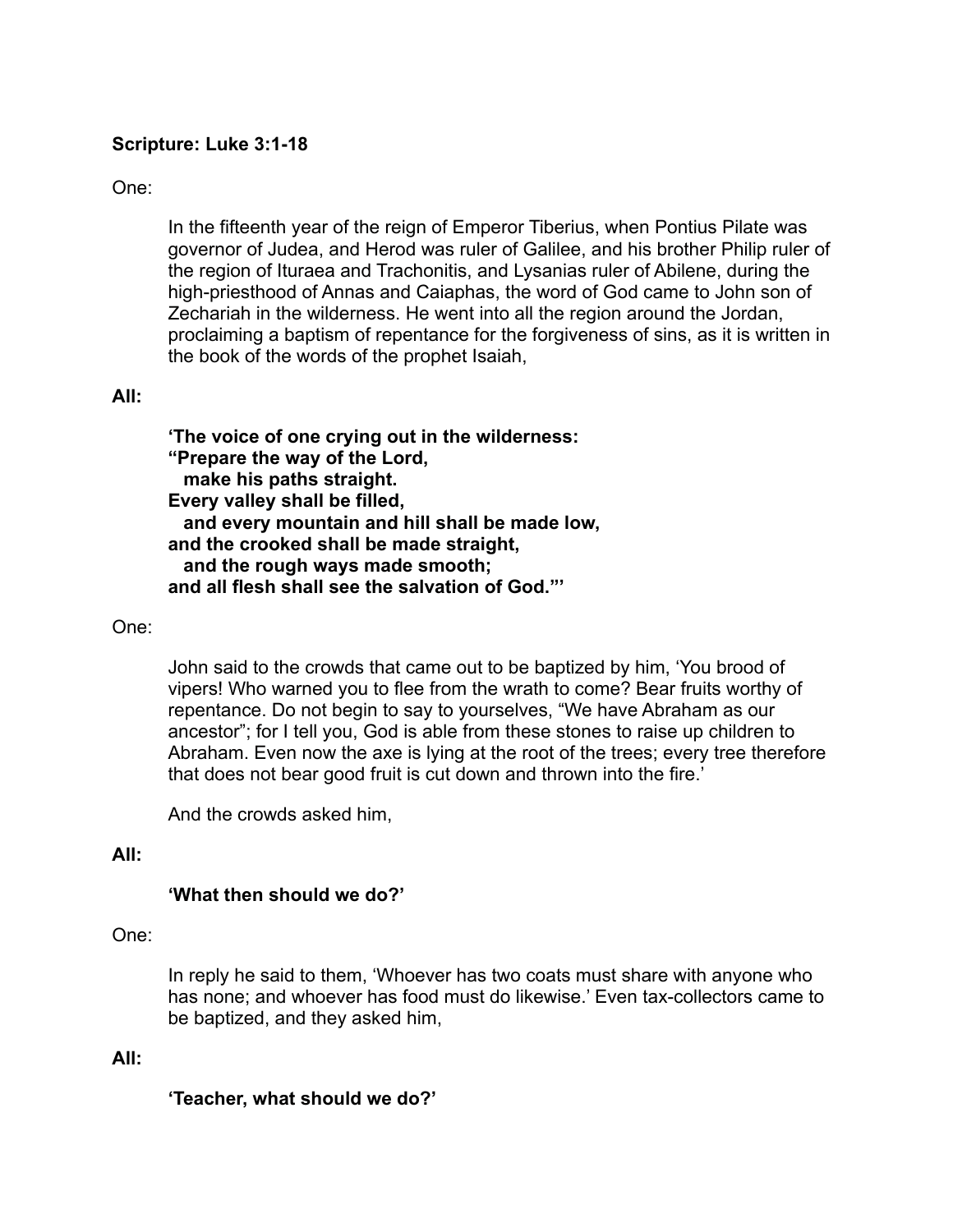One:

He said to them, 'Collect no more than the amount prescribed for you.' Soldiers also asked him,

#### **All:**

#### **'And we, what should we do?'**

One:

He said to them, 'Do not extort money from anyone by threats or false accusation, and be satisfied with your wages.'

As the people were filled with expectation, and all were questioning in their hearts concerning John, whether he might be the Messiah, John answered all of them by saying, 'I baptize you with water; but one who is more powerful than I is coming; I am not worthy to untie the thong of his sandals. He will baptize you with the Holy Spirit and fire. His winnowing-fork is in his hand, to clear his threshing-floor and to gather the wheat into his granary; but the chaff he will burn with unquenchable fire.'

So, with many other exhortations, he proclaimed the good news to the people.

One: The Word of the Lord.

# **All: Thanks be to God.**

## **Sermon: A Home for All**

*Rev. Dr. Charlene Han Powell*

## **The Lord's Prayer**

*Rev. Mark Stryker*

Our Father, who art in heaven, hallowed be thy name. Thy kingdom come. Thy will be done, on earth as it is in heaven. Give us this day our daily bread. And forgive us our debts, as we forgive our debtors. And lead us not into temptation, but deliver us from evil. For thine is the kingdom, and the power, and the glory, forever. Amen.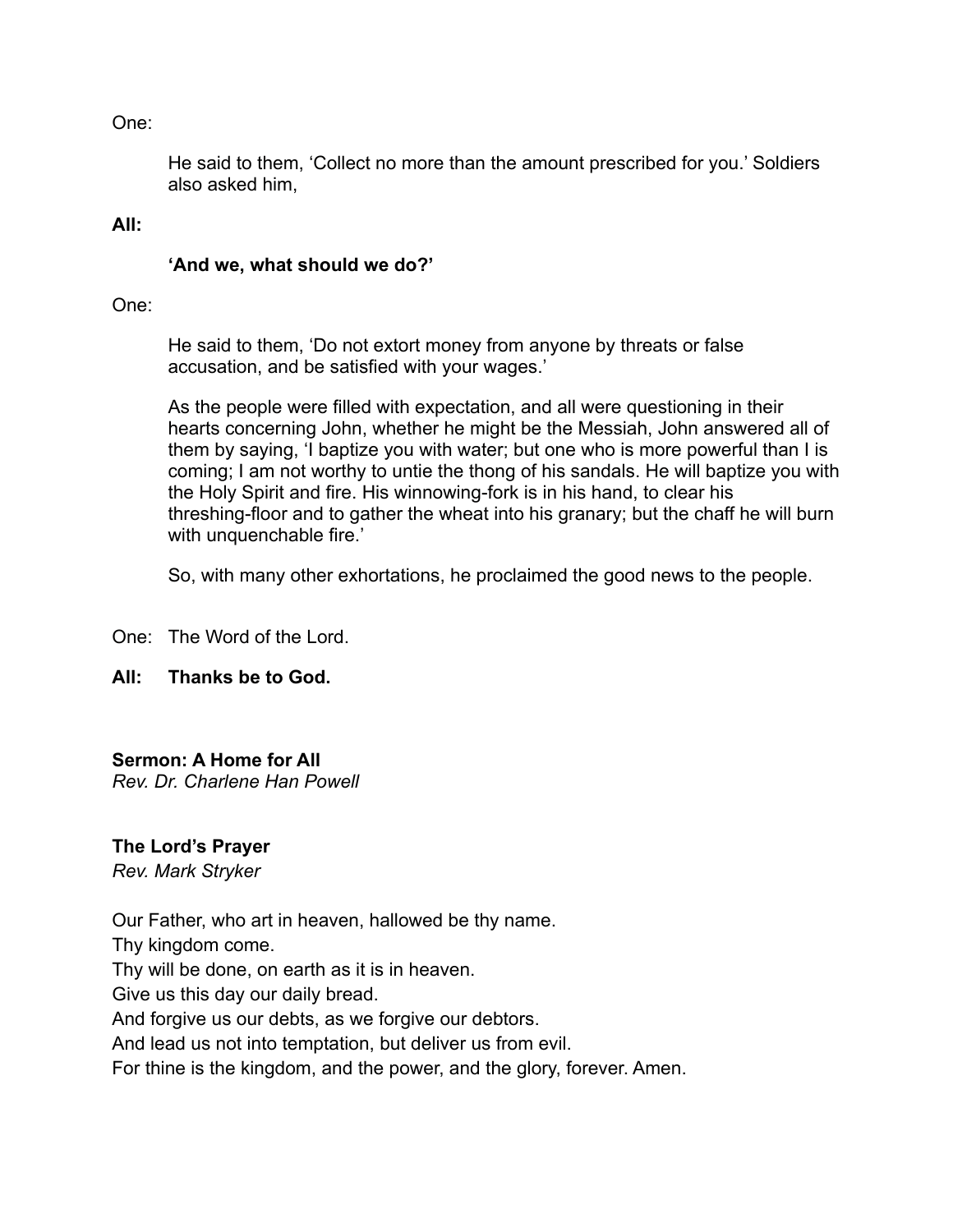# **Call to Give**

*Sherry Dabney*

#### **Song: Hail to the Lord's Anointed**

Hail to the Lord's Anointed great David's greater Son Hail in the time appointed his reign on earth begun He comes to break oppression to set the captive free to take away transgression and rule in equity

He comes with succor speedy to those who suffer wrong to help the poor and needy and bid the weak be strong to give them songs for sighing their darkness turn to light whose souls, condemned and dying are precious in his sight

He shall come down like showers upon the fruitful earth love, joy, and hope, like flowers spring in his path to birth Before him on the mountains shall peace, the herald, go and righteousness, in fountains from hill to valley flow

To him shall prayer unceasing and daily vows ascend his kingdom still increasing a kingdom without end The tide of time shall never his covenant remove his name shall stand forever